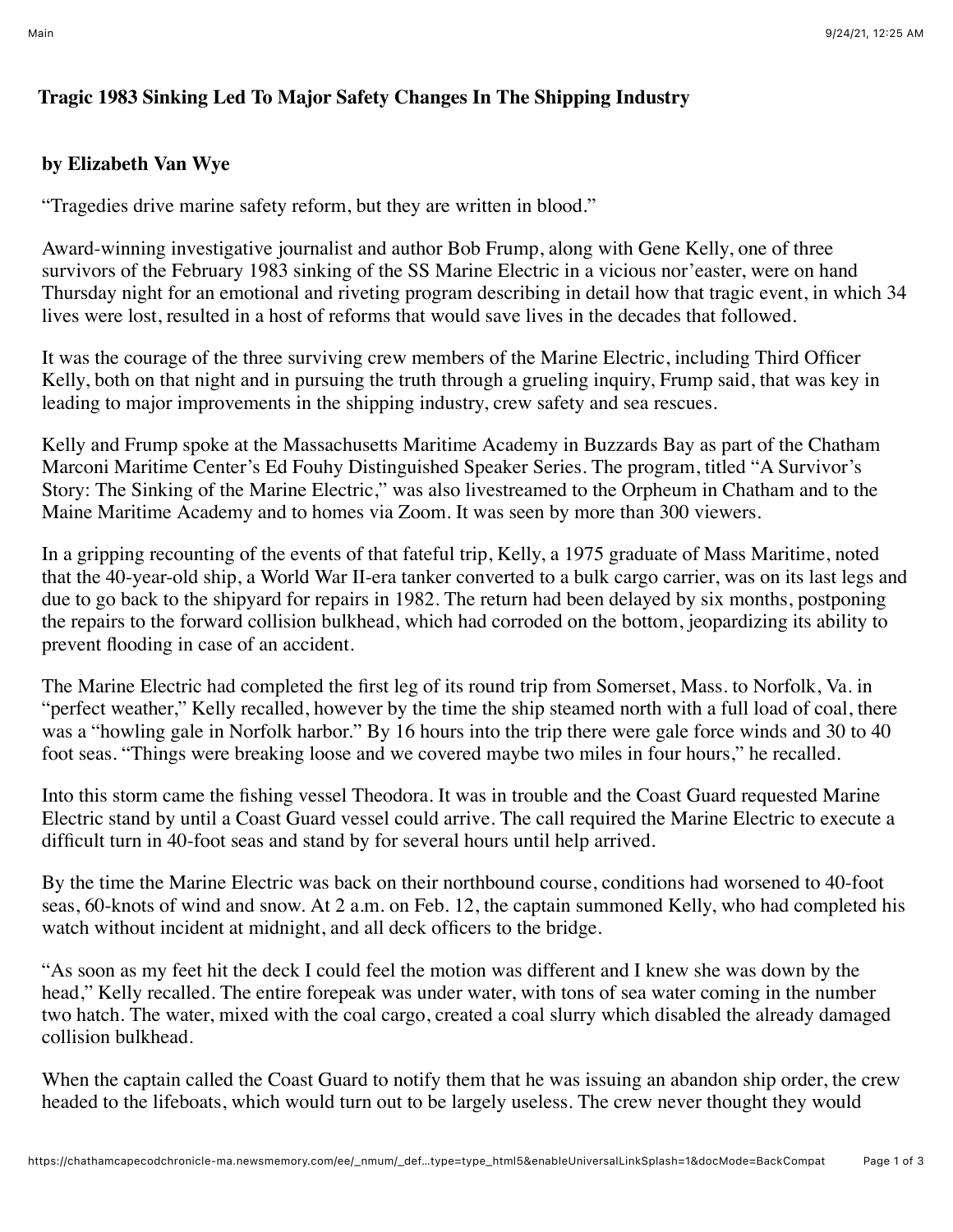really need them, Kelly recalled. "They thought the Coast Guard would come."

Realizing the lifeboats could not be launched, Kelly had earlier retrieved 20 life rings, equipped with the emergency EPIRB beacon, to ensure they would float free of the ship, accessible to the crew in the water. As the ship began to go down, Kelly recalled falling into the water, which was "so cold, it was squeezing the breath out of me." The air was 28 degrees and the water measured 38 degrees, he would later learn. The wind chill was minus 14 degrees.

After being tossed about by the 40-foot waves, he landed on "five guys who were holding onto a life ring," he recalled and he quickly joined them. When he was finally rescued by a Coast Guard helicopter deploying a Navy rescue swimmer, he was the last crew member alive on the life ring. "It took every bit of courage to jump into the dangling rescue basket," he said, remembering being "hauled up like a bucket of fish." In those temperatures, hypothermia should have killed him in 15 minutes, he said. He was in the water for three hours.

As is mandated following a marine disaster, a marine board was convened to review what happened and to determine how to prevent future loss of equipment and life. Marine Electric wasn't the first T2 tanker to experience problems. Both the Pendleton and the Fort Mercer, sunk off the coast of Chatham in 1952, were T2 tankers which had each split in two in a storm. Although the Pendleton would result in one of the greatest rescues in Coast Guard history, the Coast Guard resisted removing the T2s and instead tried to repair them.

At the time an investigative reporter at the Philadelphia Inquirer, Bob Frump covered the Marine Electric marine board. It was headed by former merchant mariner Captain Dom Calicchio, whom Frump praised and Kelly called one of his "personal heroes." The company, as was often the case, attempted to place blame on the crew.

However, in this case the three survivors, with their accurate and precise testimony, thwarted that effort and ensured the compa ny did not succeed. As a result, the board ordered that 70 of the old T2 tankers be scrapped, that survival suits be required in the North Atlantic and that new and tougher safety inspection standards be issued. The Coast Guard rescue swimmer program, modeled on the Navy program, was also established.

Frump's reporting forms the basis of his book, "Until the Sea Shall Free Them." He noted "the Marine Electric set a new culture for safety inspections. From 1983 to 2015 there was no catastrophic American ship loss."

The loss of the SS El Faro in 2015 would end that streak. To learn more about that marine tragedy and the results of that investigation, Chatham Marconi Maritime Center will host Rachel Slade, author of "Into the Raging Sea: The Story of a Modern Shipwreck," on Oct. 7 at 7:30. For more information or to sign up, go to www. chathammarconi.org.